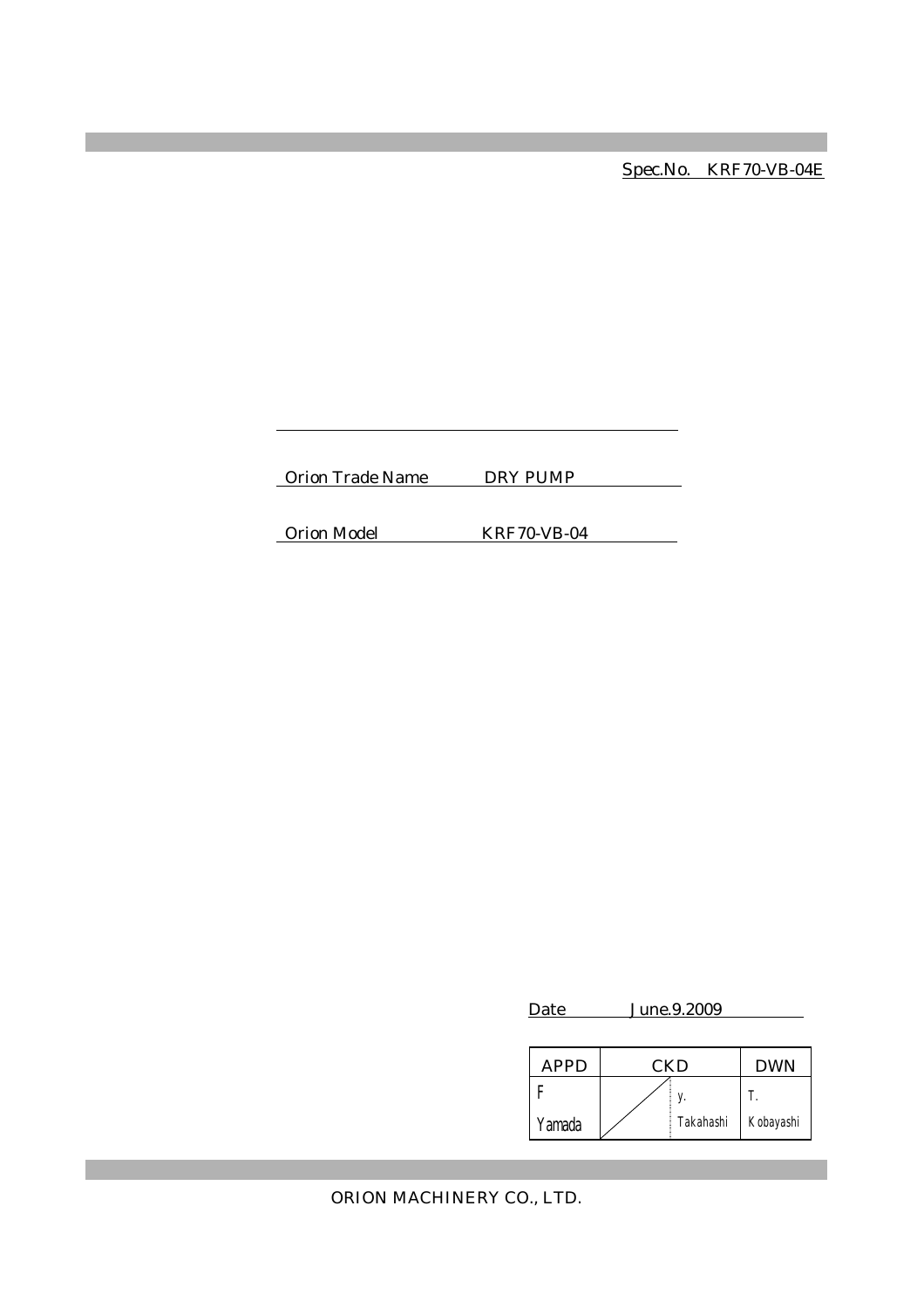# 1. Warranty

# 1-1.Warranty information

When the breakdown occurs by any chance in the guaranteed term because of our clear responsibility, I will repair by the following free of charge. (note)It limits it when using it in Japan.

It wishes actual expenses to be borne responsibility for the adjustment exclusion item. (The alternative part transportation fee and the serviceman movement cost, etc. are included. )

### 1-2. Warranty period

The product shall be warranted for a period of one year from the date of purchase, or for 3000 hours of operation, whichever comes first.

# 1-3. Items exempted from warranty

Consumable parts and periodic replacement parts.

Fault caused by careless handling or improper use and maintenance. (Operation not following the specifications and the instruction manual. Operation under abnormal environmental conditions.)

Fault caused by fire, flood, lightning stoke, abnormal voltage or unforeseen disasters.

Fault caused by repair or modification not performed by ORION or ORION authorized service contractors.

Change of appearance, such as damage or deterioration caused in general use.

 Secondary damages caused by the fault (Incidental damages such as loss, inconvenience, and commercial loss resulting from the failed product).

(Note) In case of a fault or an accident, contact the dealer with the model name and serial number.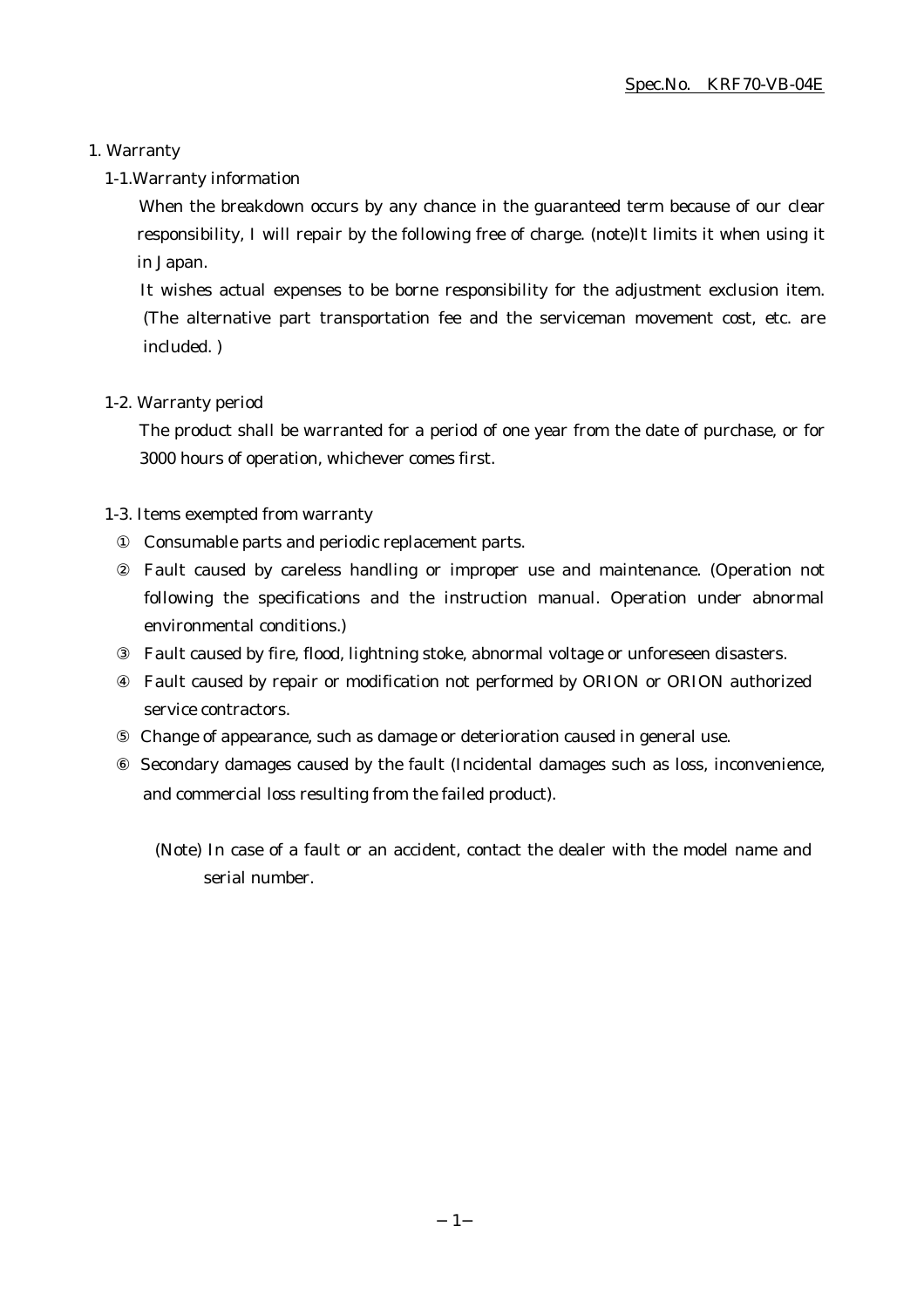### Spec.No. KRF70-VB-04E

2.Consumable parts / Periodic replacement parts

|  |  | (1) Consumable parts (Parts to be replaced depending on the state at the time of inspection) |
|--|--|----------------------------------------------------------------------------------------------|
|  |  |                                                                                              |

| <b>Name of Parts</b>               | <b>Parts Number</b>   | Qty/ unit                              | <b>Inspection period</b>                        | Replacement criterion                                      |
|------------------------------------|-----------------------|----------------------------------------|-------------------------------------------------|------------------------------------------------------------|
| Filter element<br>(Inlet side)     | 04000451010           | 1                                      | 1 week                                          | When damaged, or dirt cannot be<br>removed by blowing air. |
| Delivery element<br>(Exhaust side) | 04044336010           | $\mathbf{1}$                           | 1 week                                          | When damaged, or dirt cannot be<br>removed by blowing air. |
| Liner<br>$*1$                      | 040000410<br>$\Omega$ | To be decided by<br>actual positioning | Replacement of<br>vane                          | When damaged.                                              |
| Gasket (B)                         | 04010297010           | $\overline{4}$                         | Removal of<br>suction case and<br>delivery case | When damaged or worn.                                      |
| Gasket                             | 03042561010           | $\overline{2}$                         | Removal of<br>suction case and<br>delivery case | When damaged or worn.                                      |
| Rubber packing                     | 03042560010           | $\boldsymbol{2}$                       | Replacement of<br>element                       | When damaged or worn.                                      |
| Packing                            | 04001458010           | $\boldsymbol{2}$                       | Replacement of<br>element                       | When damaged or worn.                                      |
| Spring tube                        | 04042925010           | $\overline{2}$                         | Replacement of<br>element                       | When damaged or worn.                                      |
| Spider                             | 04101313010           | 1                                      | 6 months                                        | When it was cracked or damaged                             |

\*1 The second digit from the right is subject to thickness.

0.2t(white) 1, 0.1t(black) 2, 0.05t(yellow) 3, 0.03t(red) 4

(2) Maintenance of plastic parts affecting safe operation

Replace the following plastic parts that may affect safe operation promptly when any damage or deformation is found. Failure to do so may cause injury.

| Name of Parts  | Parts Number | Qty/ unit |
|----------------|--------------|-----------|
| Front cover 70 | 03101447010  |           |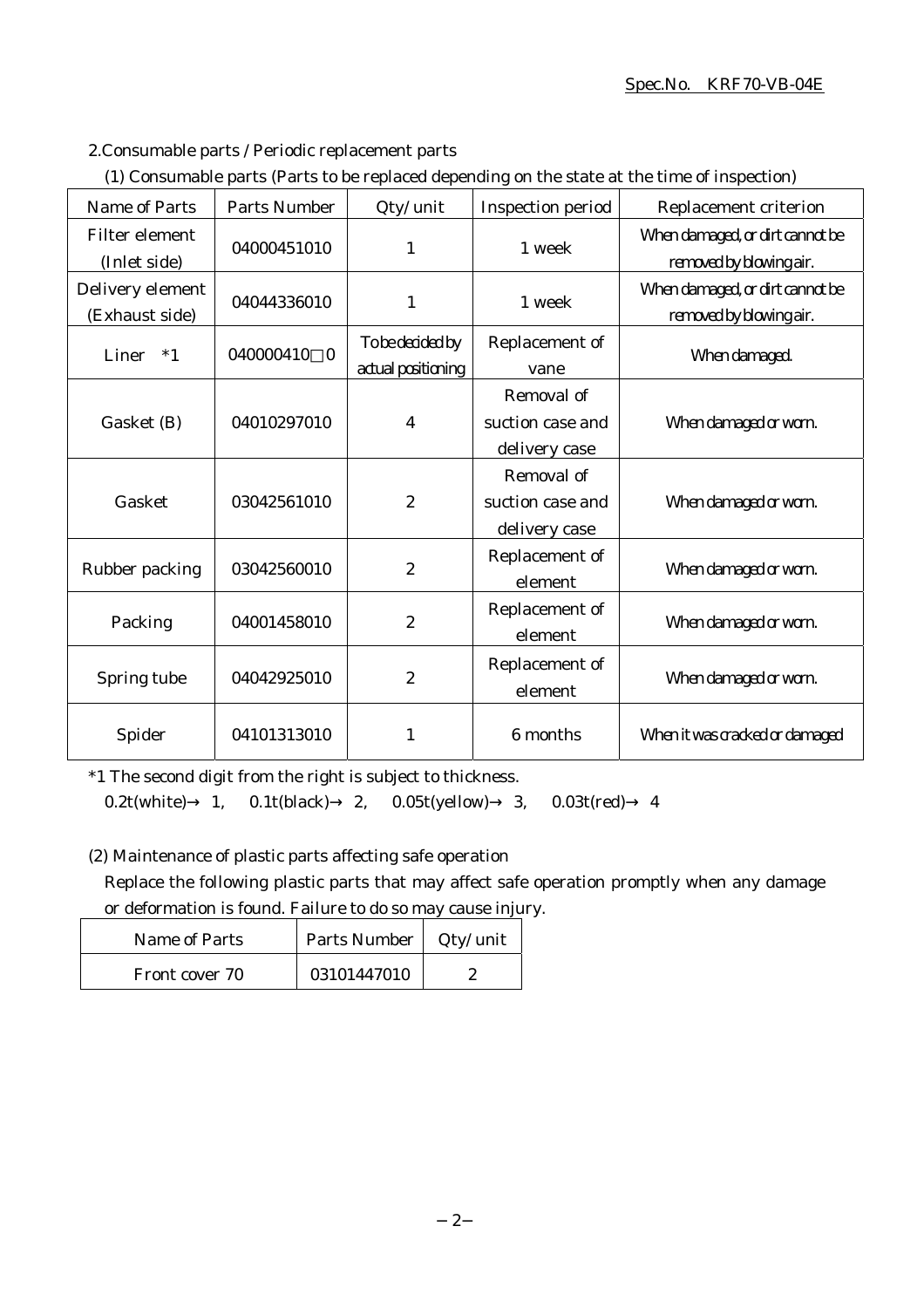| Parts Number<br>Name of Parts |             | Qty  | Exchange time                    |  |
|-------------------------------|-------------|------|----------------------------------|--|
|                               |             | unit | Operation under normal pressure. |  |
| Vane                          | 04101504010 | 6    | 10,000                           |  |
| <b>Bearing</b>                | 0A000332000 | 9    | 10,000                           |  |

(3) Replacement parts (Parts to be replaced at regular time intervals)

\* When vanes are replaced, replace bearing at the same time. Use ORION specified bearings that are lubricated with special grease.

\* Use the maintenance kit for replacement parts.

| Name of Parts                  | Parts Number | Items          | Pcs / kit |
|--------------------------------|--------------|----------------|-----------|
| Maintenance kit 70<br>Assembly | 04101347010  | Vane           | 6         |
|                                |              | <b>Bearing</b> |           |
|                                |              | Liner (white)  |           |
|                                |              | Liner (black)  | 2         |
|                                |              | Liner (yellow) |           |
|                                |              | Liner (red)    |           |

(4) Motor Maintenance Cycle (An estimated indication of when motor replacement might be necessary. Actual motor lifetime will depend on specific operating conditions.)

| Part Name | Part Number | <b>Specifications</b> | Qty | Maintenance Cycle |
|-----------|-------------|-----------------------|-----|-------------------|
| Motor     | 0A001677000 | Three phase 2.2kW 6P  |     | 20,000h           |

\* Indicates the time when the chance of failure due to wear increases. The motor does not necessarily require replacement after this time; the actual replacement time will depend on the operating conditions and environment of the particular installation. Please have the motor replaced when operation becomes abnormal.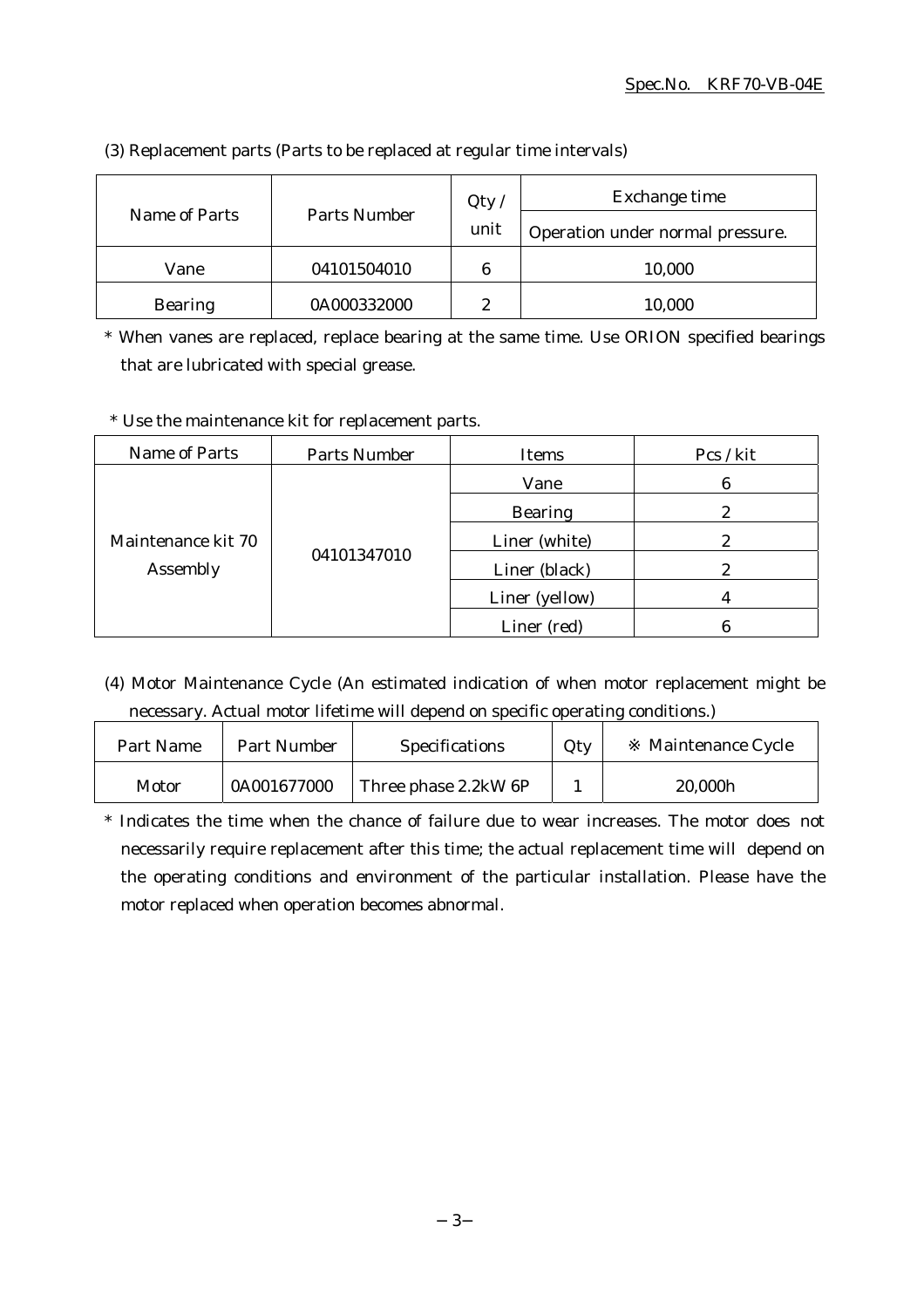### 3. Specifications

| Model                               |                                                                                       | <b>KRF70-VB-04</b>                                                                                                                               |                 |  |
|-------------------------------------|---------------------------------------------------------------------------------------|--------------------------------------------------------------------------------------------------------------------------------------------------|-----------------|--|
| Frequency                           |                                                                                       | 50                                                                                                                                               | 60              |  |
| Designed capacity *                 |                                                                                       | 1130                                                                                                                                             | 1350            |  |
| Continuous operative<br>pressure *  |                                                                                       | Vacuum and pressure in total: 60 or less                                                                                                         |                 |  |
| Diameter of piping<br>connection    |                                                                                       | Rc1                                                                                                                                              |                 |  |
|                                     | Phase output pole                                                                     | Three-phase 2.2                                                                                                                                  | $6\phantom{.}6$ |  |
|                                     | Frame no. / heat<br>resisting class                                                   | 112M<br>E                                                                                                                                        |                 |  |
| Motor                               | Rated voltage -<br>frequency                                                          | $50Hz / 380V - 5.4A$<br>$400V - 5.2A$<br>$415V - 5.2A$<br>$60Hz / 400V - 4.8A$<br>$440V - 4.6A$<br>$460V - 4.5A$                                 |                 |  |
| Setting for thermal<br>protection * |                                                                                       | $50Hz / 380V - 5.9A$<br>$400V - 5.7A$<br>$415V - 5.7A$<br>60Hz / $400V - 5.3A$<br>$440V - 5.1A$<br>$460V - 5.0A$                                 |                 |  |
| <b>Mass</b>                         |                                                                                       | 75                                                                                                                                               |                 |  |
| Painting color                      |                                                                                       | Black (except motor)                                                                                                                             |                 |  |
|                                     | <b>Installation site</b><br>Permissible ambient<br>temperature<br>Permissible ambient | Indoor<br>0to40                                                                                                                                  |                 |  |
| <b>Installation condition</b>       | humidity                                                                              | 65± 20 (JIS Z8703)                                                                                                                               |                 |  |
| (Suction air)                       | Conditions                                                                            | Corrosive or explosive gas must not exist in<br>ambient atmosphere.<br>Clean air with less dirt and dust, free of<br>vapor and dew condensation. |                 |  |
| Operation noise *                   | dB                                                                                    | 67                                                                                                                                               | 68              |  |

\*1 Designed capacity: It is the theoretical value calculated from capacity. Please use the pressure-flow rate diagram for the actual flow rate.

\*2 Continuous operative pressure: Operative range of pressure. Install the gauge and controller to the pump or the piping, and use the Dry Pump at the continuous operative pressure or less.

\*3 Use the thermal set value as a target since the apparatus is different individually.

\*4 Operating noise level is only an actually measured value vacuum 60kPa, and not guaranteed.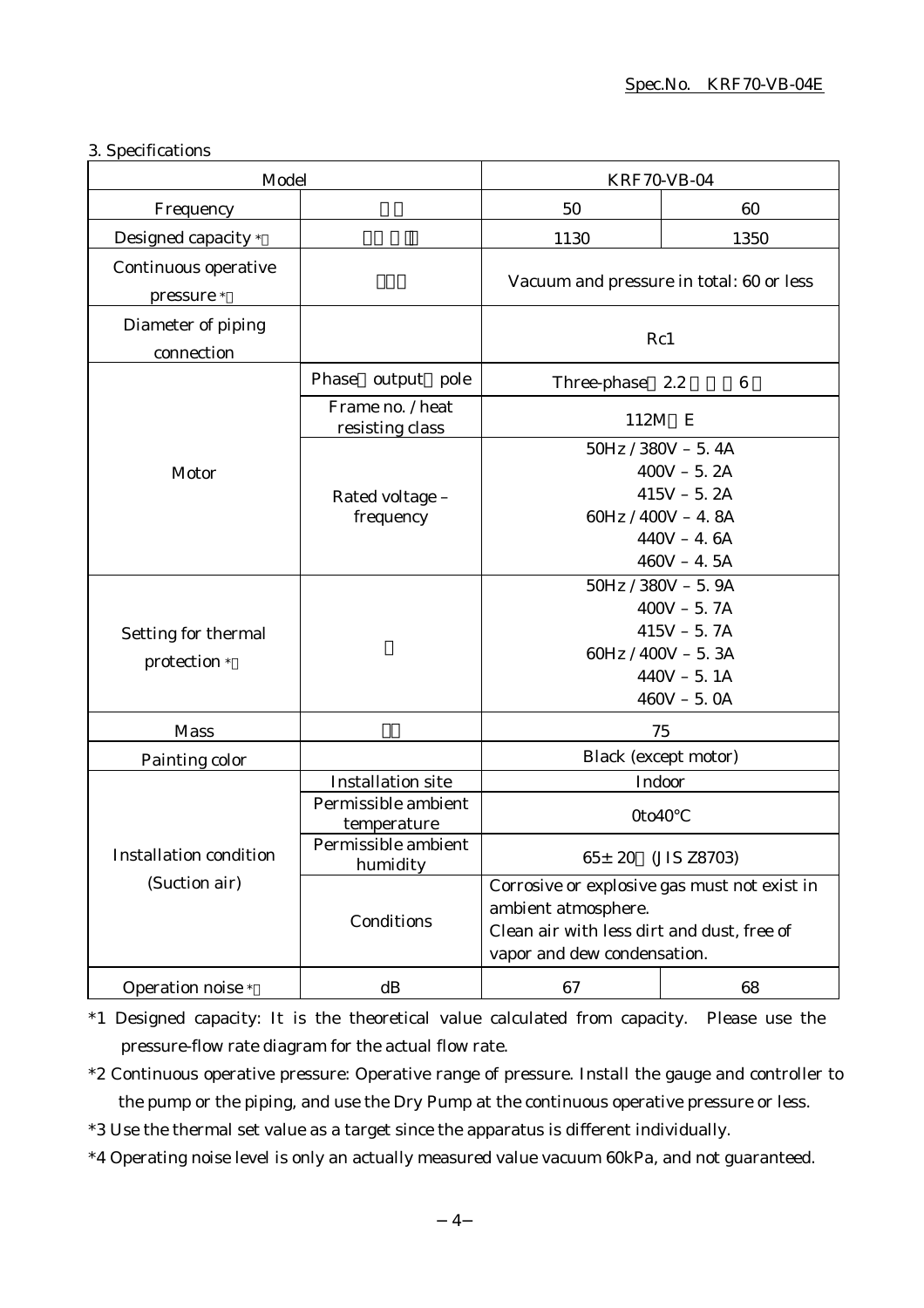others



#### ORION MACHINERY CO., LTD. ORION Phone +81-26-245-8537 Facsimile +81-26-245-4151 246 Oaza Kotaka, Suzaka-shi, Nagano-ken, 382-8502 JAPAN

# EC DECLARATION OF CONFORMITY

We hereby declare that the following our product conform with the essential health and safety requirements of EEC Directives.

| Product      | : DRY PUMP                                                                                     |
|--------------|------------------------------------------------------------------------------------------------|
| Model No.    | : KRF Series<br>(KRF15, KRF25, KRF40, KRF15A, KRF25A, KRF40A<br>KRF04A, KRF08A, KRF70, KRF110) |
| Manufacturer | : ORION MACHINERY CO., LTD.<br>246 Oaza Kotaka, Suzaka-shi, Nagano-ken,<br>382-8502 JAPAN      |
| Directives   | : Machinery Directive $98/37/EC$ and $2006/42/EC$<br>Low Voltage Directive 2006/95/EC          |

The above product has been evaluated for conformity with above directives using the following European standards. The technical construction file (TCF) for this product is retained at the above manufacturer's location.

Machinery Directive / Low Voltage Directive: EN ISO12100-1:2003, EN ISO12100-2:2003, EN ISO14121-1:2007, EN 1012-2:1996, EN 60204-1:2006, EN ISO13732-1:2006, EN 983:1996

| Signature | ٠<br>٠            |
|-----------|-------------------|
| Date      | 2009.<br>05.<br>٠ |

Name/Title : Toru Kaneko/General Manager

Being the responsible person appointed and employed by the manufacturer.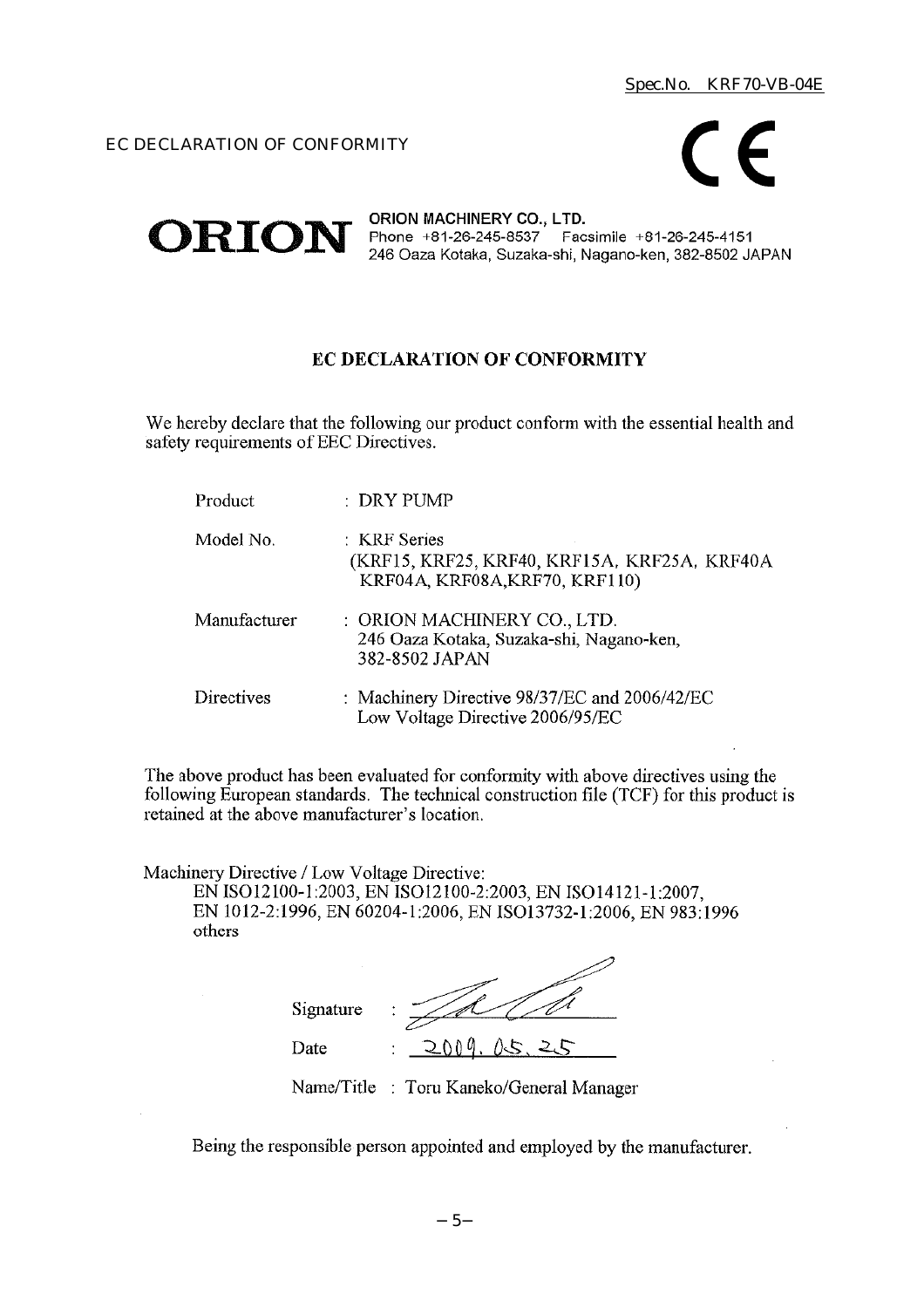4. Precautions

- (1) Observe precautions, and operate the product within specifications.
- (2) Read the instruction manual prior to installation, operation, maintenance and inspection of the product. Especially pay attention to safety.
- (3) The vanes may get damaged if the residual pressure reverses the rotation when the pump stops. A check valve must be installed within 50 cm from the inlet port or exhaust port for protection.
- (4) Be sure to install the product horizontally on the flat surface.
- (5) Operating the product in an enclosed space may cause malfunction due to heat generated from the pump. Provide good ventilation around the product, so the ambient temperature does not exceed the permissible level.
- (6) Be sure to clean the filters periodically. Failure to do so may cause clogging and result in trouble due to overload.
- (7) Wiring work has to be performed by qualified personnel according to applicable laws and in-house regulations.
- (8) Be sure to install an overload protection such as a thermal relay in the electric circuit.
- (9) Allowable intermittent power supply voltage fluctuation range is  $\pm 10\%$  of the specified voltage; allowable sustained supply voltage fluctuation range is ±5% of the specified voltage.
- (10) Be sure to use the product 1,000m or below above sea level.

# 5. Accessories

D type compound gauge 60 2 piece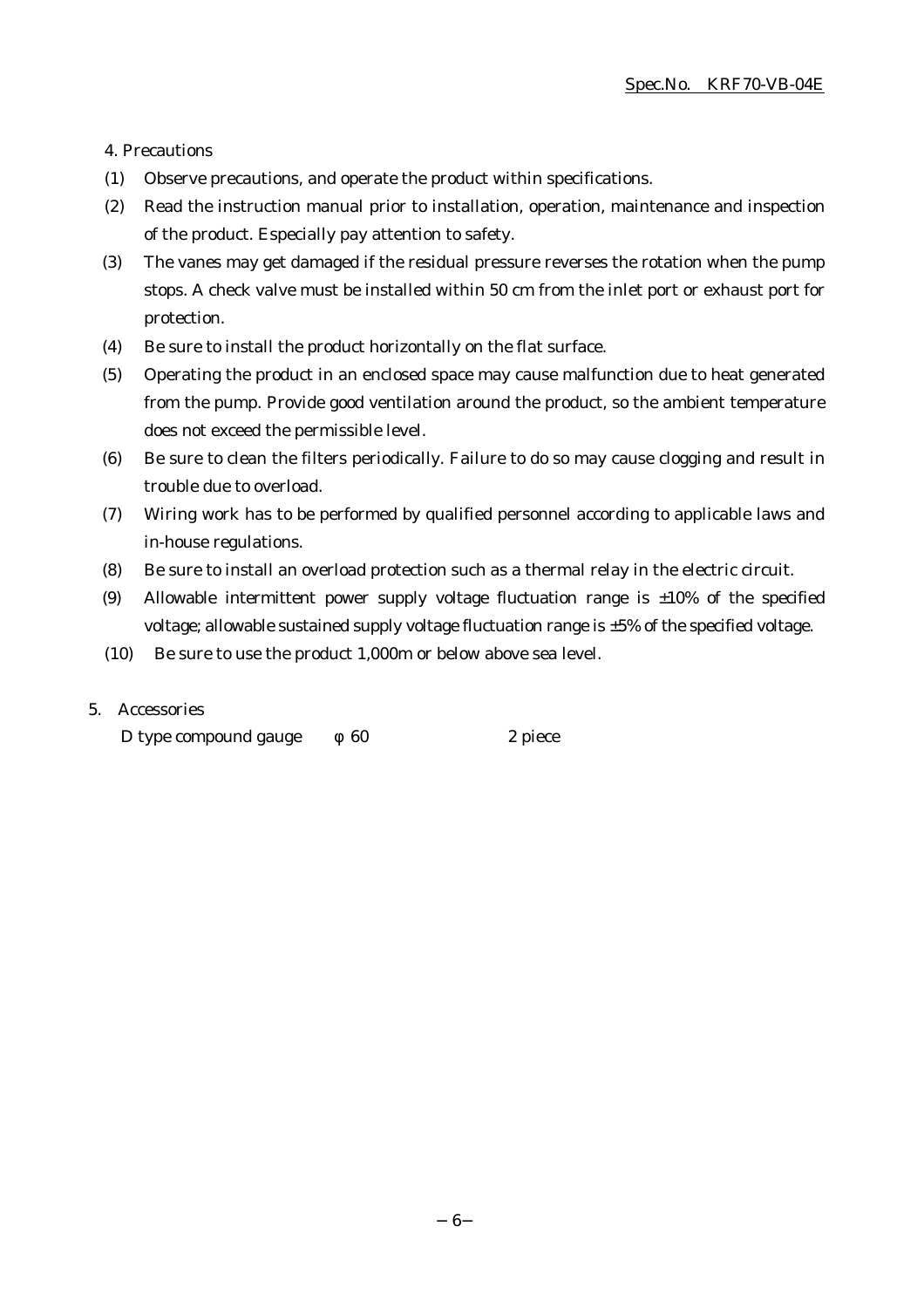# 6. Pressure-Flow rate diagram

# KRF70-VB-04



Conditions: 1 atmospheric pressure

20